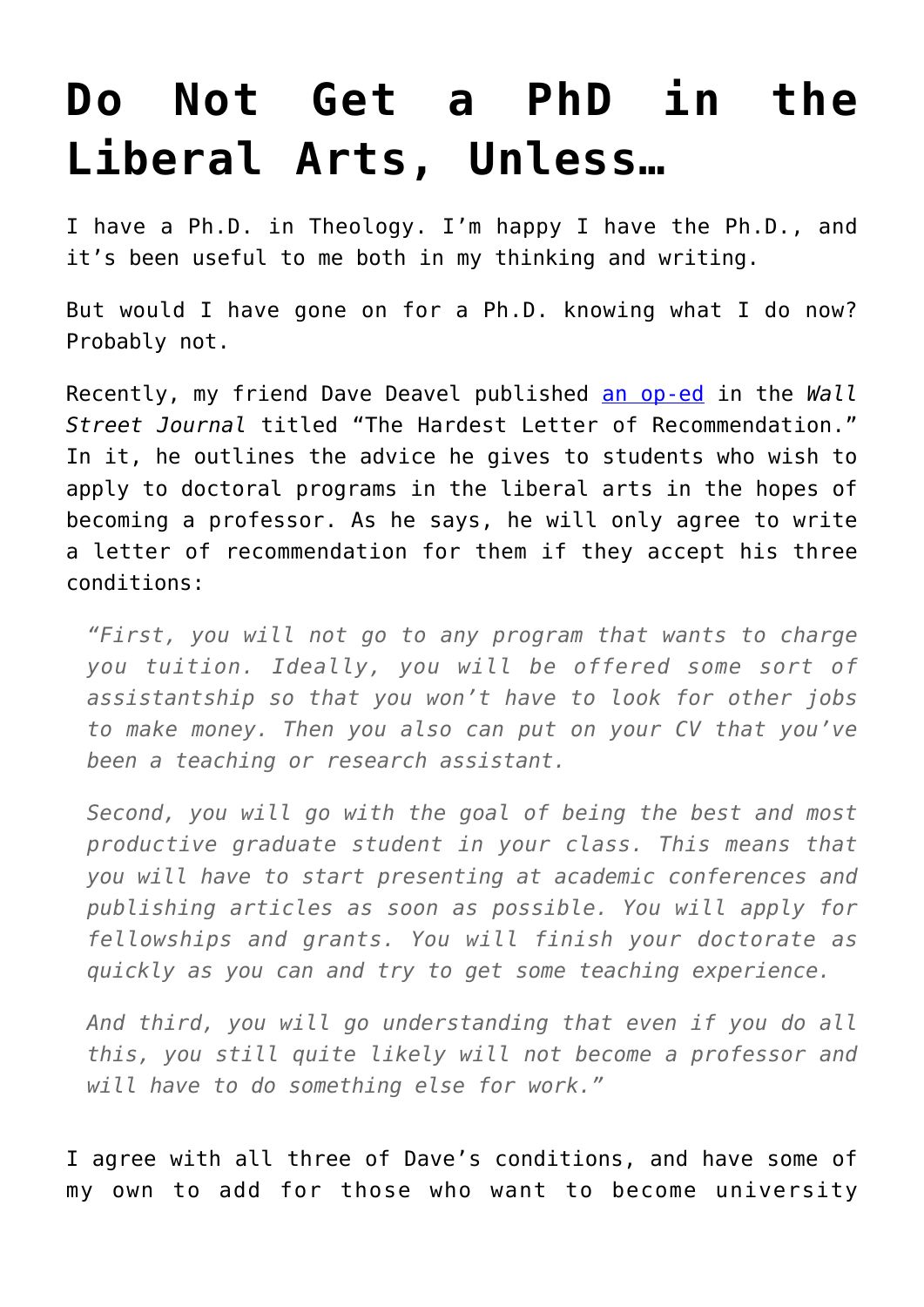#### professors:

#### **1) Only apply to top-tier doctoral programs.**

The academic job market is absolutely flooded with Ph.D. holders looking for a very limited number of jobs, some of which get between 500-1,000 applicants. In that environment, who do you think schools are going to hire? Which applicant gives their school the most cachet? The guy with a Ph.D. from Harvard, Duke, or Notre Dame, or the guy who got his Ph.D. at a school that's much lower in the *U.S. News & World Report* rankings? Even if you're brilliant, and can hang with the best of them in terms of intellectual creativity, teaching ability, and publications, don't kid yourself: pedigree still matters a great deal. If you can't get into any of the top-tier doctoral programs, then you should start considering a different career.

### **2) Be comfortable with feeling displaced.**

If you want to be a professor, you have to be willing to go wherever you can find a job. In your first year or two after receiving the Ph.D., you'll most likely have to be content with chasing one-year visiting professorships in random locations. And then, if you happen to land a tenure-track position, know that it's entirely possible that you'll be in a part of the country you dislike, with a culture you dislike, and thousands of miles away from family. If you're single, it's a bit easier to deal with this kind of situation. If you're married, it could test how much your spouse really loves you. And if you're trying to raise children, it can make you and your spouse feel very alone. There can be much personal growth that comes from having a certain amount of abandonment about place, and learning to love those around you, whomever they happen to be. But just be prepared for it.

## **3) Develop a "tentmaker" profession.**

St. Paul is known as a famous missionary, the author of